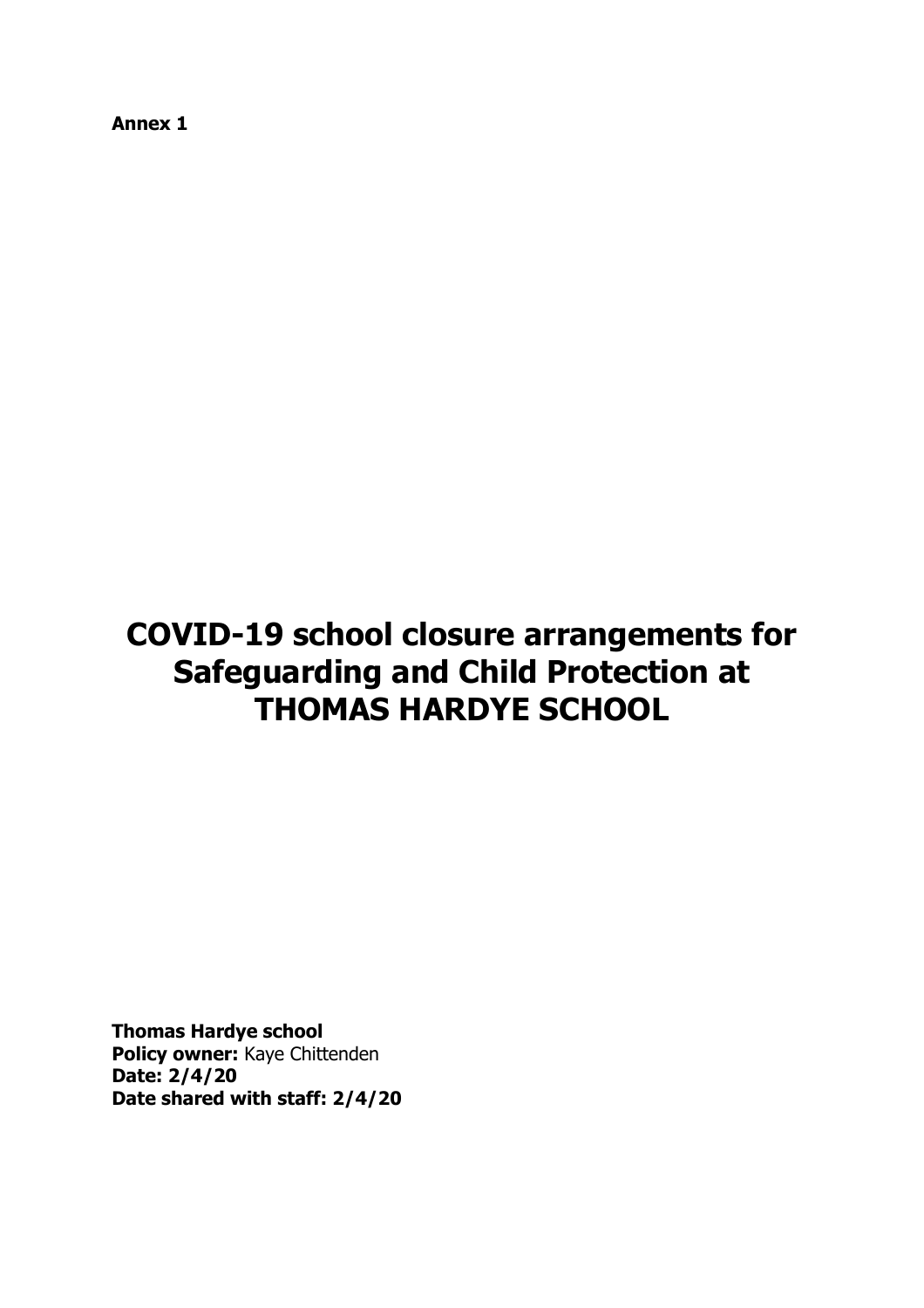# <span id="page-1-0"></span>**1. Context**

From 20<sup>th</sup> March 2020 parents were asked to keep their children at home, wherever possible, and for schools to remain open only for those children of workers critical to the COVID-19 response - who absolutely need to attend.

Schools and all childcare providers were asked to provide care for a limited number of children - children who are vulnerable, and children whose parents are critical to the COVID-19 response and cannot be safely cared for at home.

This addendum of the Thomas Hardye school Safeguarding and Child Protection policy contains details of our individual safeguarding arrangements in the following areas:

| 1. |                                                                        |  |
|----|------------------------------------------------------------------------|--|
| З. |                                                                        |  |
| 4. |                                                                        |  |
| 5. |                                                                        |  |
| 6. |                                                                        |  |
| 7. |                                                                        |  |
| 8. |                                                                        |  |
| 9. |                                                                        |  |
|    |                                                                        |  |
|    |                                                                        |  |
|    |                                                                        |  |
|    |                                                                        |  |
|    | 14. Support from the Multi-Academy Trust  Error! Bookmark not defined. |  |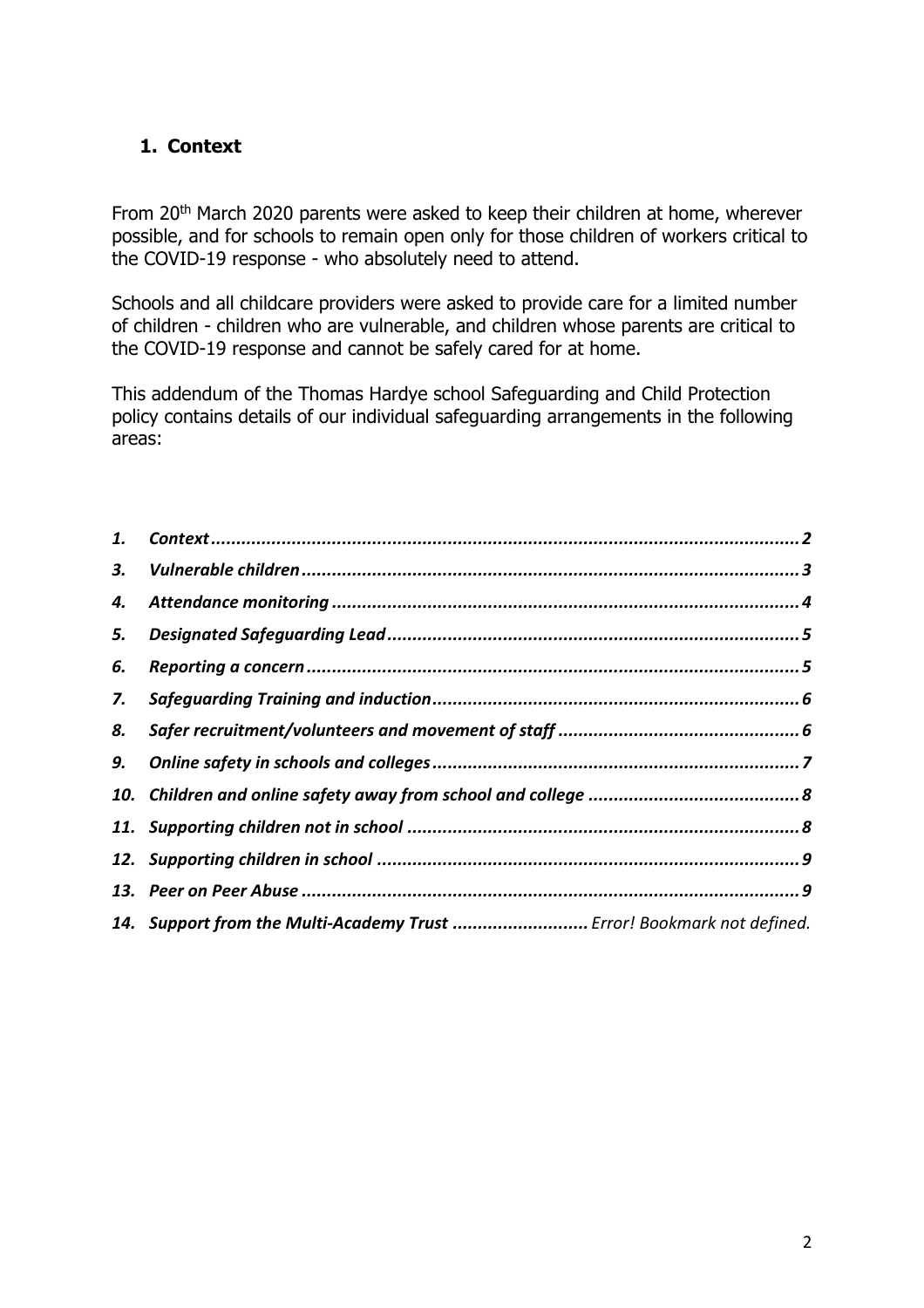## **Key contacts**

| <b>Role</b>                                  | <b>Name</b>                                           | <b>Contact</b><br>number | <b>Email</b>                                             |
|----------------------------------------------|-------------------------------------------------------|--------------------------|----------------------------------------------------------|
| Designated<br>Safeguarding<br>Lead           | Kaye<br>Chittenden                                    | 01305 266064             | kchittenden@thomas-hardye.net                            |
| Deputy<br>Designated<br>Safeguarding         | Charlie<br>Dale<br>Juli                               | 01305 266064             | cdale@thomas-hardye.net<br>jneesam@thomas-hardye.net     |
| Leads                                        | Neesam<br>Julia<br>Gosling<br>Abbie<br><b>Tinsley</b> |                          | jqosling@thomas-hardye.net<br>atinsley@thomas-hardye.net |
| <b>Headteacher</b>                           | Mike Foley                                            | 01305 266064             | mfoley@thomas-hardye.net                                 |
| Chair of<br>Governors                        | Gary Batt                                             | N/A                      |                                                          |
| Safeguarding<br>Governor /<br><b>Trustee</b> | Helen<br>Arthy                                        | N/A                      |                                                          |

### <span id="page-2-0"></span>**Vulnerable children**

Vulnerable children include those who have a social worker and those children and young people up to the age of 25 with education, health and care (EHC) plans.

Those who have a social worker include children who have a Child Protection Plan and those who are looked after by the Local Authority. A child may also be deemed to be vulnerable if they have been assessed as being in need or otherwise meet the definition in section 17 of the Children Act 1989.

Those with an EHC plan will be risk-assessed in consultation with the Local Authority and parents, to decide whether they need to continue to be offered a school or college place in order to meet their needs, or whether they can safely have their needs met at home. This could include, if necessary, carers, therapists or clinicians visiting the home to provide any essential services. Many children and young people with EHC plans can safely remain at home.

Eligibility for free school meals in and of itself should not be the determining factor in assessing vulnerability.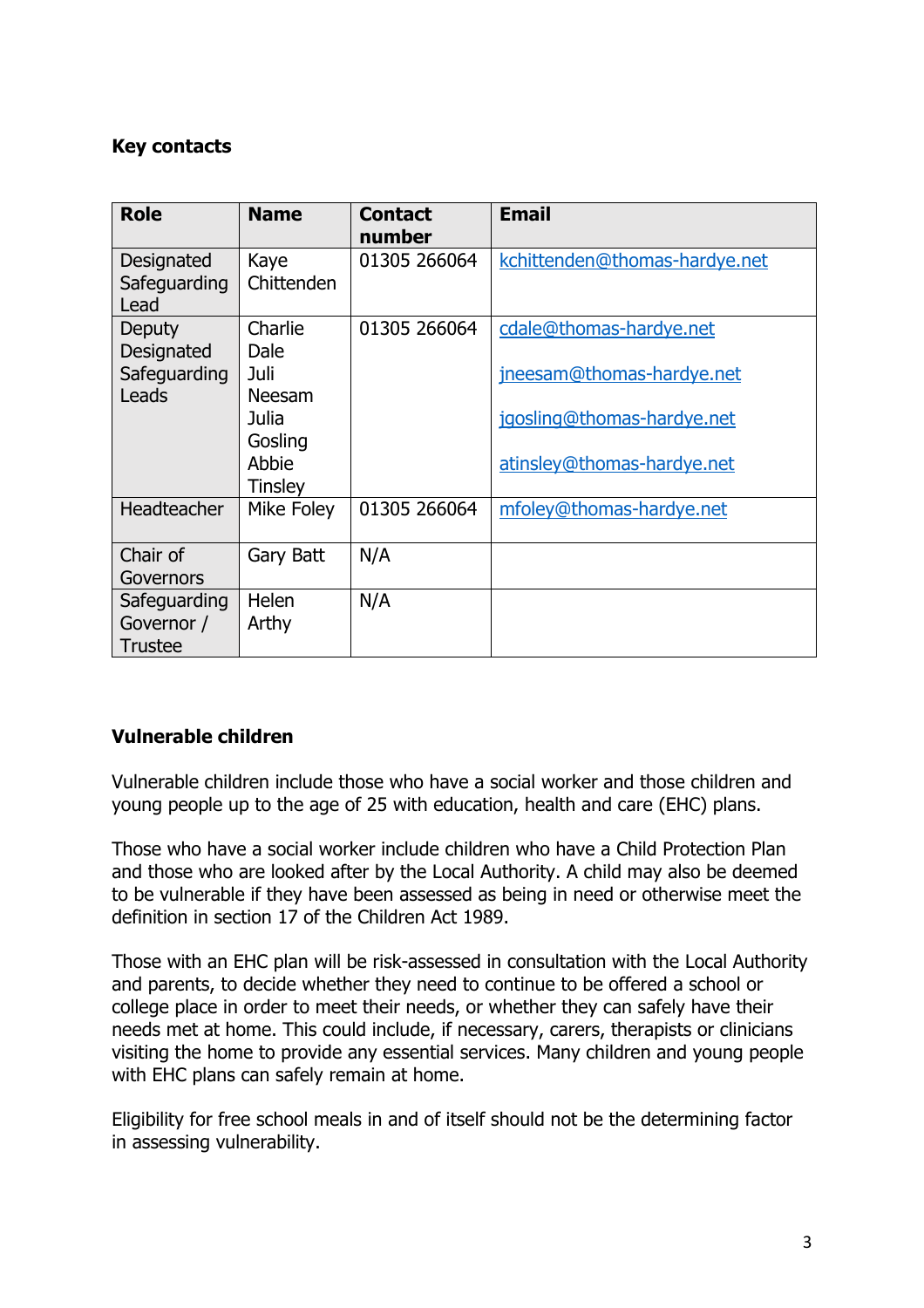Senior leaders, especially the Designated Safeguarding Lead (and deputies – Guidance Leaders) and the SENCO. know who our most vulnerable children are and this has been shared with Dorset County Council. They have the flexibility to offer a place to those on the edge of receiving children's social care support.

Thomas Hardye school will continue to work with and support children's social workers to help protect vulnerable children. This includes working with and supporting children's social workers and the local authority virtual school head (VSH) for looked-after and previously looked-after children. The lead person for this will be: Kaye Chittenden with the support of the Guidance Leaders, and the SENCO.

There is an expectation that vulnerable children who have a social worker will attend an education setting, so long as they do not have underlying health conditions that put them at increased risk. In circumstances where a parent does not want to bring their child to an education setting, and their child is considered vulnerable, the social worker and Thomas Hardye school will explore the reasons for this directly with the parent.

Where parents are concerned about the risk of the child contracting COVID19, Thomas Hardye school or the social worker will talk through these anxieties with the parent/carer following the advice set out by Public Health England.

Thomas Hardye school will encourage our vulnerable children and young people to access education, including remotely if needed.

#### <span id="page-3-0"></span>**Attendance monitoring**

Local authorities and education settings do not need to complete their usual day-today attendance processes to follow up on non-attendance.

If Thomas Hardye school has any children in attendance (e.g. because they are vulnerable or their parent(s) / carers are critical workers) we will submit the daily attendance sheet to the DfE by 12 noon -

[https://www.gov.uk/government/publications/coronavirus-covid-19-attendance](https://www.gov.uk/government/publications/coronavirus-covid-19-attendance-recording-for-educational-settings)[recording-for-educational-settings](https://www.gov.uk/government/publications/coronavirus-covid-19-attendance-recording-for-educational-settings)

If the school has closed, we will complete the return once as requested by the DfE.

Thomas Hardye school and social workers will agree with parents/carers whether children in need should be attending school – Thomas Hardye school will then follow up on any pupil that they were expecting to attend, who does not. Thomas Hardye school will also follow up with any parent or carer who has arranged care for their child(ren) and the child(ren) subsequently do not attend.

In all circumstances where a vulnerable child does not take up their place at school, or discontinues, Thomas Hardye school will notify their social worker.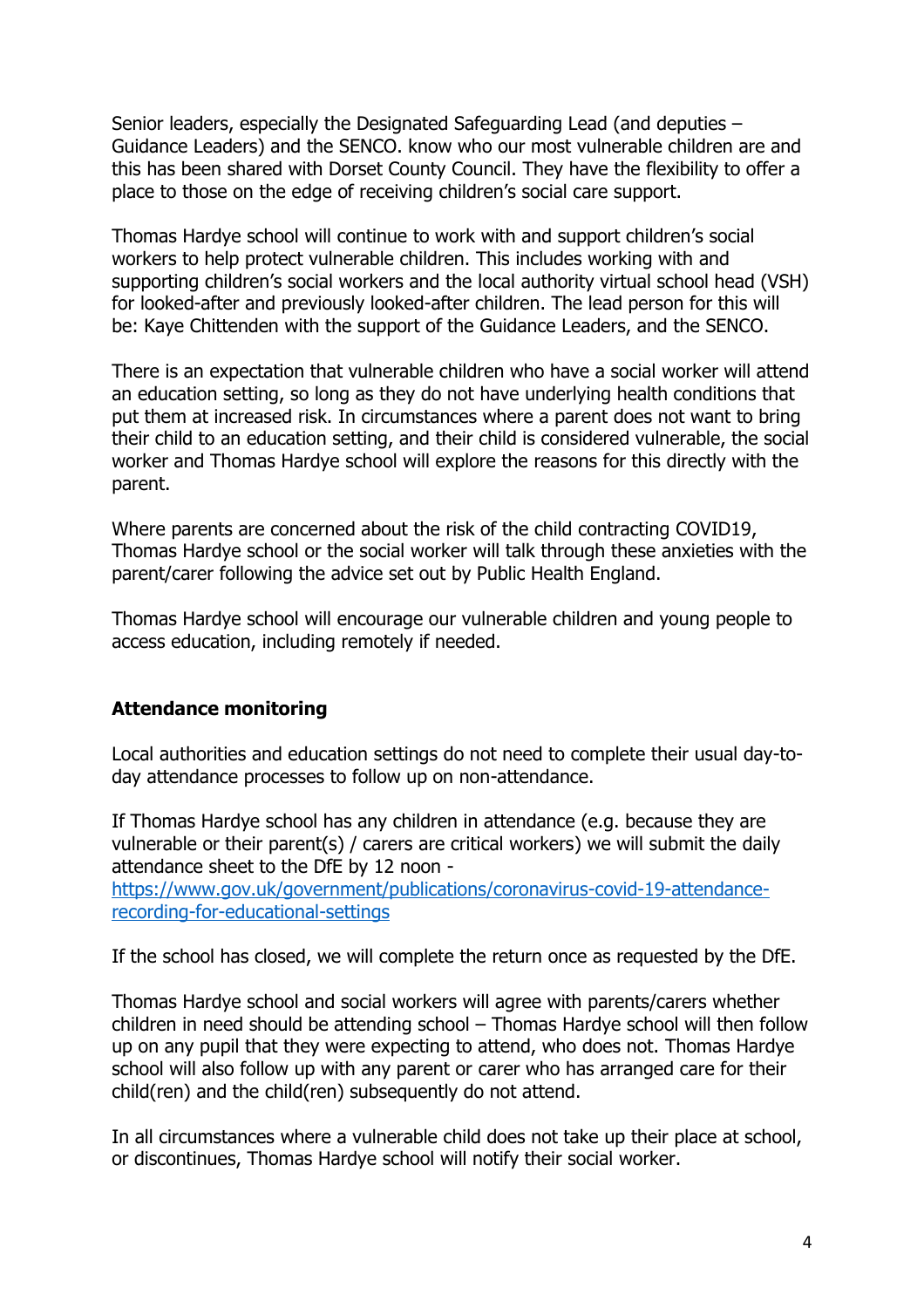# <span id="page-4-0"></span>**Designated Safeguarding Lead**

Thomas Hardye school has a Designated Safeguarding Lead (DSL) and 4 Deputy DSL's.

The Designated Safeguarding Lead is: Kaye Chittenden

The Deputy Designated Safeguarding Leads are: Charlie Dale, Julia Gosling, Juli Neesam, Abbie Tinsley.

The optimal scenario is to have a trained DSL (or deputy) available on site. Where this is not the case a trained DSL (or deputy) will be available to be contacted via phone or online video - for example when working from home.

Where a trained DSL (or deputy) is not on site, in addition to the above, a senior leader will assume responsibility for co-ordinating safeguarding on site.

This might include updating and managing access to child protection online management system and liaising with the offsite DSL (or deputy) and as required liaising with children's social workers where they require access to children in need and/or to carry out statutory assessments at the school or college.

It is important that all Thomas Hardye school staff and volunteers have access to a trained DSL (or deputy).

The DSL/ Deptuy DSL's will continue to engage with social workers, and attend all multi-agency meetings, which can be done remotely.

### <span id="page-4-1"></span>**Reporting a concern**

Where staff have a concern about a child, they should continue to follow the process outlined in the school Safeguarding Policy, this includes making a report via MyConcern, which can be done remotely.

In the unlikely event that a member of staff cannot access their MyConcern from home, they should email the Designated Safeguarding Lead. This will ensure that the concern is received.

Staff are reminded of the need to report any concern immediately and without delay.

Where staff are concerned about an adult working with children in the school, they should report the concern to the headteacher. If there is a requirement to make a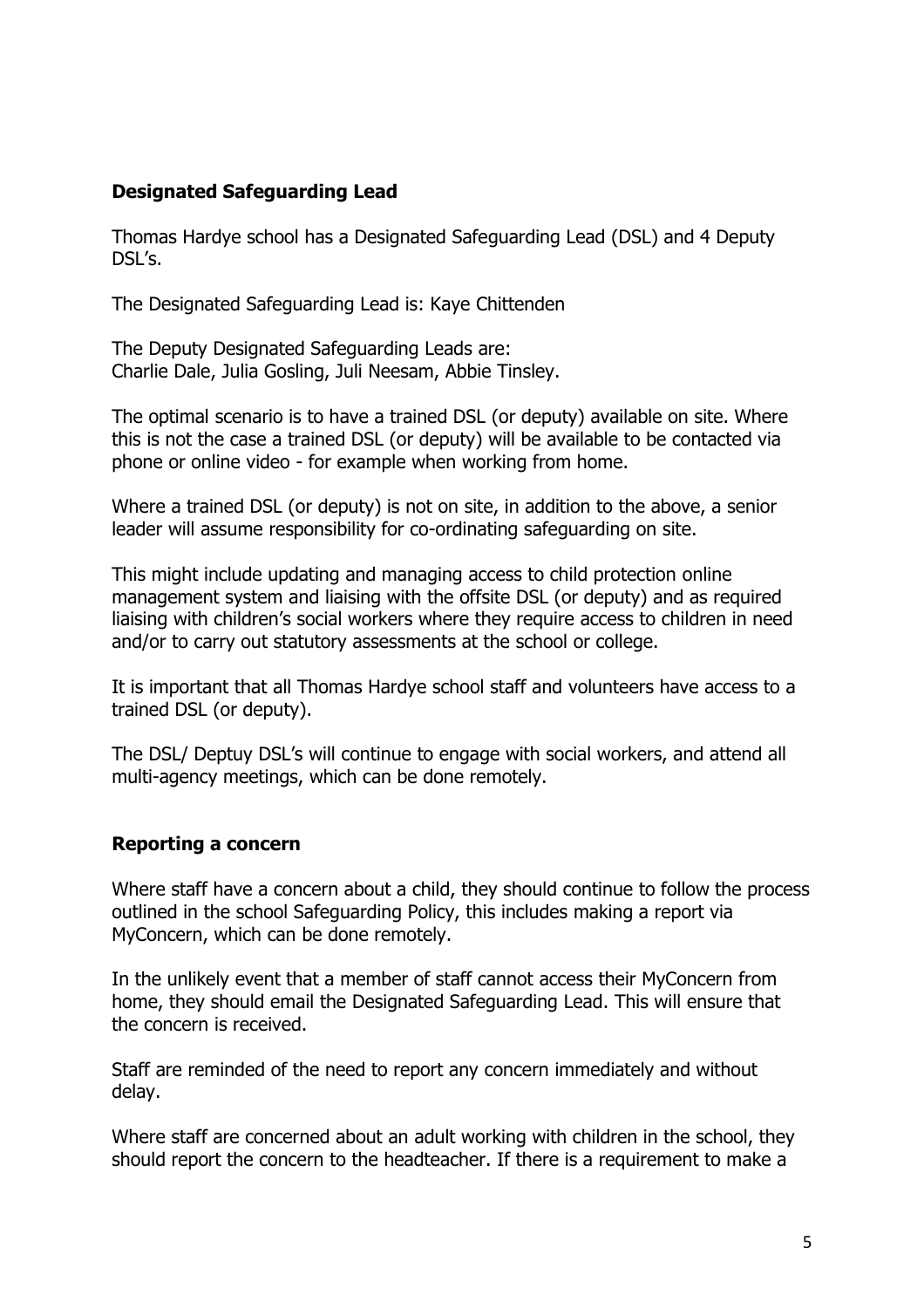notification to the headteacher whilst away from school, this should be done verbally by phone and followed up with an email to the headteacher.

Concerns around the Headteacher should be directed to the Chair of Governors: Gary Batt

# <span id="page-5-0"></span>**Safeguarding Training and induction**

DSL training is very unlikely to take place unlikely to take place whilst there remains a threat of the COVID 19 virus.

For the period COVID-19 measures are in place, a DSL (or deputy) who has been trained will continue to be classed as a trained DSL (or deputy) even if they miss their refresher training.

All existing school staff have had safeguarding training and have read part 1 of Keeping Children Safe in Education (2019). The DSL should communicate with staff any new local arrangements, so they know what to do if they are worried about a child.

Where new staff are recruited, or new volunteers enter Thomas Hardye school, they will continue to be provided with a safeguarding induction.

If staff are deployed from another education or children's workforce setting to our school, we will take into account the DfE supplementary guidance on safeguarding children during the COVID-19 pandemic and will accept portability as long as the current employer confirms in writing that:-

- the individual has been subject to an enhanced DBS and children's barred list check
- there are no known concerns about the individual's suitability to work with children
- there is no ongoing disciplinary investigation relating to that individual

Upon arrival, they will be given a copy of the receiving setting's child protection policy, confirmation of local processes and confirmation of DSL arrangements.

### <span id="page-5-1"></span>**Safer recruitment/volunteers and movement of staff**

It remains essential that people who are unsuitable are not allowed to enter the children's workforce or gain access to children. When recruiting new staff, Thomas Hardye school will continue to follow the relevant safer recruitment processes for their setting, including, as appropriate, relevant sections in part 3 of Keeping Children Safe in Education (2019) (KCSIE).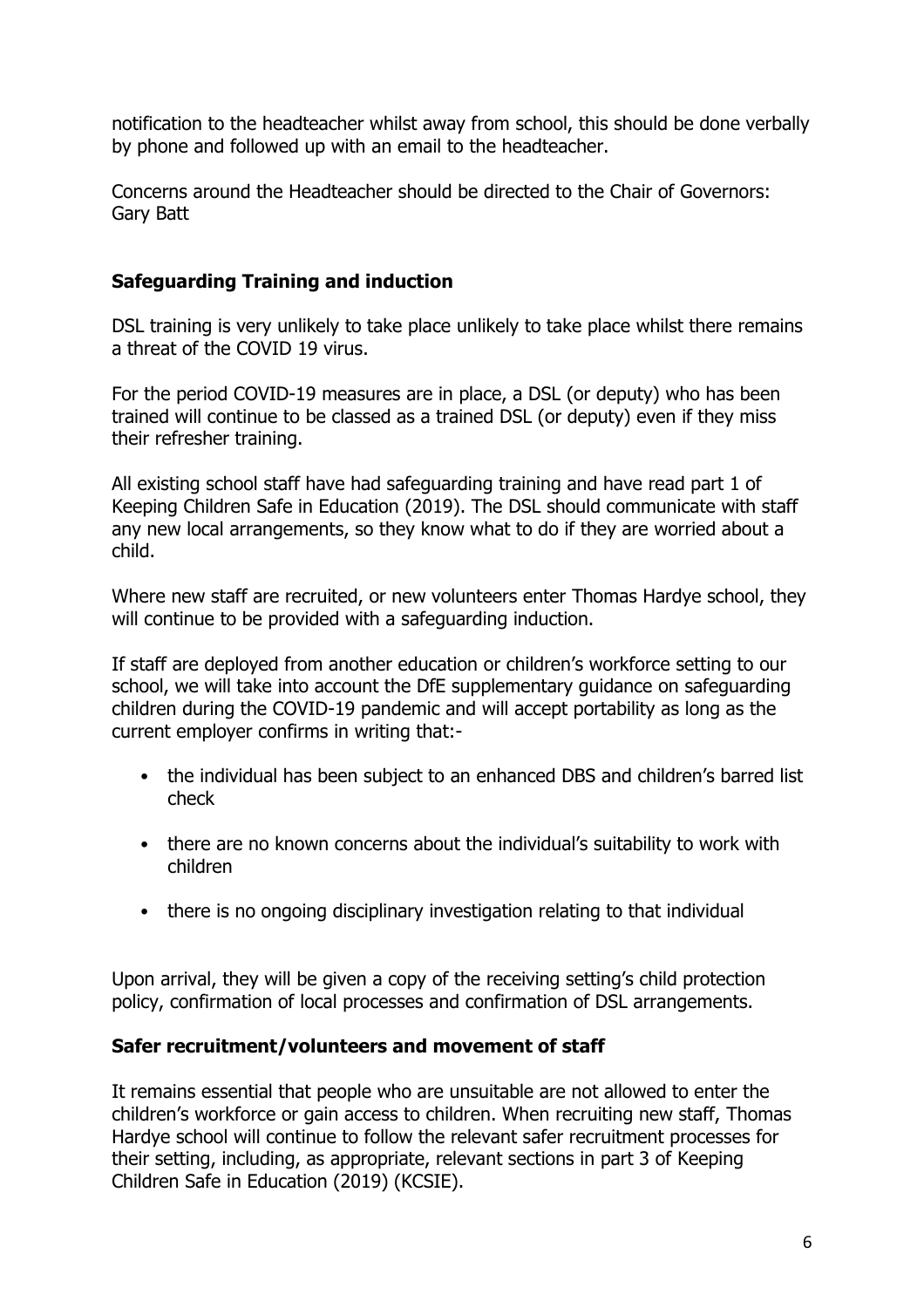In response to COVID-19, the Disclosure and Barring Service (DBS) has made changes to its guidance on standard and enhanced DBS ID checking to minimise the need for face-to-face contact.

If staff are deployed from another education or children's workforce setting to our school, we will take into account the DfE supplementary guidance on safeguarding children during the COVID-19 pandemic and will accept portability as long as the current employer confirms in writing that:-

- the individual has been subject to an enhanced DBS and children's barred list check
- there are no known concerns about the individual's suitability to work with children
- there is no ongoing disciplinary investigation relating to that individual

Where Thomas Hardye school are utilising volunteers, we will continue to follow the checking and risk assessment process as set out in paragraphs 167 to 172 of KCSIE. Under no circumstances will a volunteer who has not been checked be left unsupervised or allowed to work in regulated activity.

Thomas Hardye school will continue to follow the legal duty to refer to the DBS anyone who has harmed or poses a risk of harm to a child or vulnerable adult. Full details can be found at paragraph 163 of KCSIE.

Thomas Hardye school will continue to consider and make referrals to the Teaching Regulation Agency (TRA) as per paragraph 166 of KCSIE and the TRA's 'Teacher misconduct advice for making a referral.

During the COVID-19 period all referrals should be made by emailing [Misconduct.Teacher@education.gov.uk](mailto:Misconduct.Teacher@education.gov.uk)

Whilst acknowledging the challenge of the current National emergency, it is essential from a safeguarding perspective that any school is aware, on any given day, which staff/volunteers will be in the school or college, and that appropriate checks have been carried out, especially for anyone engaging in regulated activity. As such, Thomas Hardye school will continue to keep the single central record (SCR) up to date as outlined in paragraphs 148 to 156 in KCSIE.

#### <span id="page-6-0"></span>**Online safety in schools and colleges**

Thomas Hardye school will continue to provide a safe environment, including online. This includes the use of an online filtering system.

Where students are using computers in school, appropriate supervision will be in place.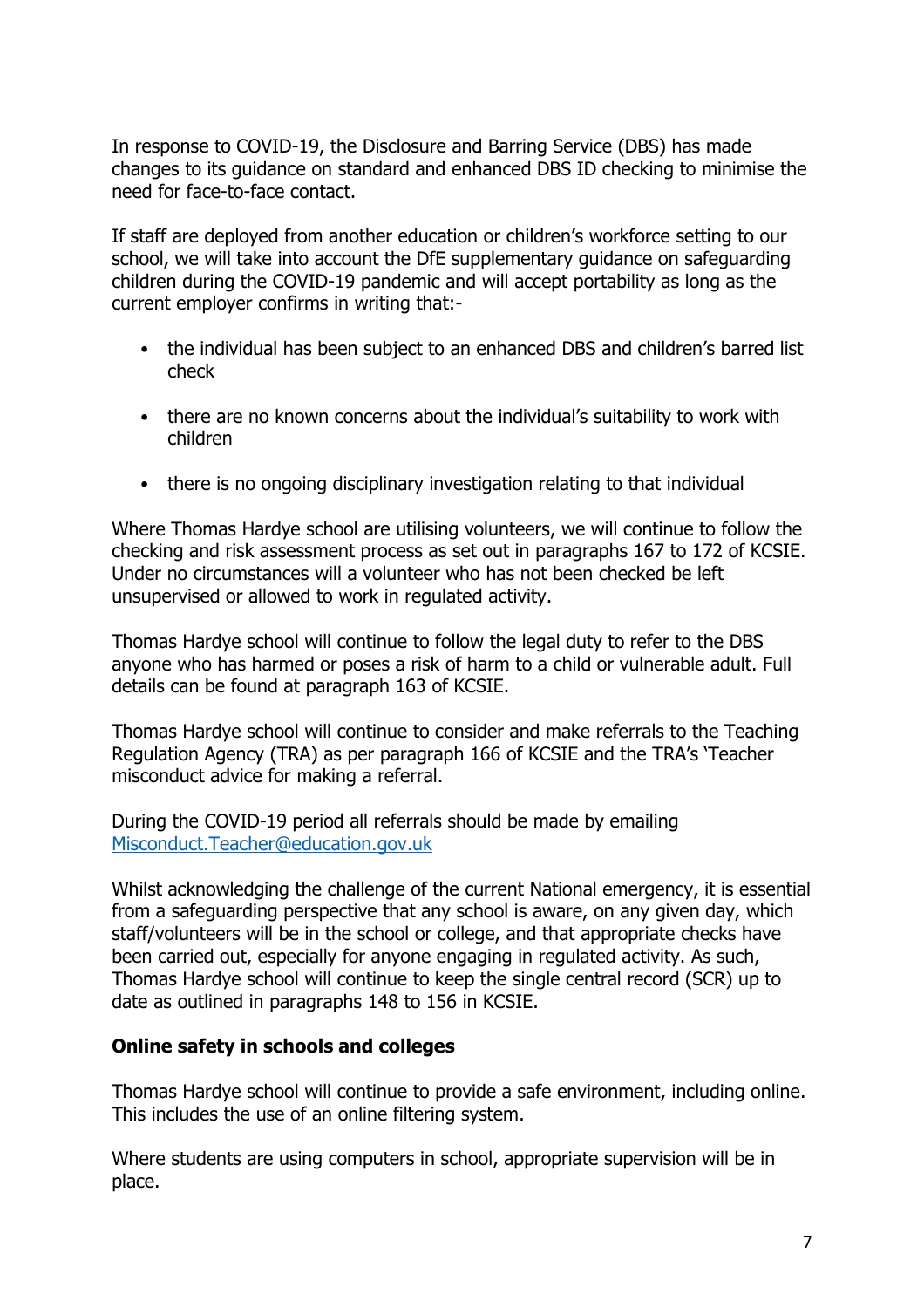# <span id="page-7-0"></span>**Children and online safety away from school and college**

It is important that all staff who interact with children, including online, continue to look out for signs a child may be at risk. Any such concerns should be dealt with as per the Child Protection Policy and where appropriate referrals should still be made to children's social care and as required, the police.

Online teaching should follow the same principles as set out in the MAT code of conduct.

Thomas Hardye school will ensure any use of online learning tools and systems is in line with privacy and data protection/GDPR requirements.

If Thomas Hardye staff are going to make use of any online learning then below are some things to consider when delivering virtual lessons, especially where webcams are involved:

- No 1:1s, groups only
- Staff and children must wear suitable clothing, as should anyone else in the household.
- Any computers used should be in appropriate areas, for example, not in bedrooms; and the background should be blurred.
- The live class should be recorded so that if any issues were to arise, the video can be reviewed.
- Live classes should be kept to a reasonable length of time, or the streaming may prevent the family 'getting on' with their day.
- Language must be professional and appropriate, including any family members in the background.
- Staff must only use platforms specified by senior managers and approved by our IT network manager / provider to communicate with pupils
- Staff should record, the length, time, date and attendance of any sessions held.

# <span id="page-7-1"></span>**Supporting children not in school**

Thomas Hardye school is committed to ensuring the safety and wellbeing of all its Children and Young people.

All vulnerable will have robust communication contact instigated by the Guidance Leader for each College. Details of this communication are held on a spreadsheet updated weekly by each Guidance Leader as a record of the contact made. This will be regularly shared with the DSL and any safeguarding concerns also recorded on MyConcern.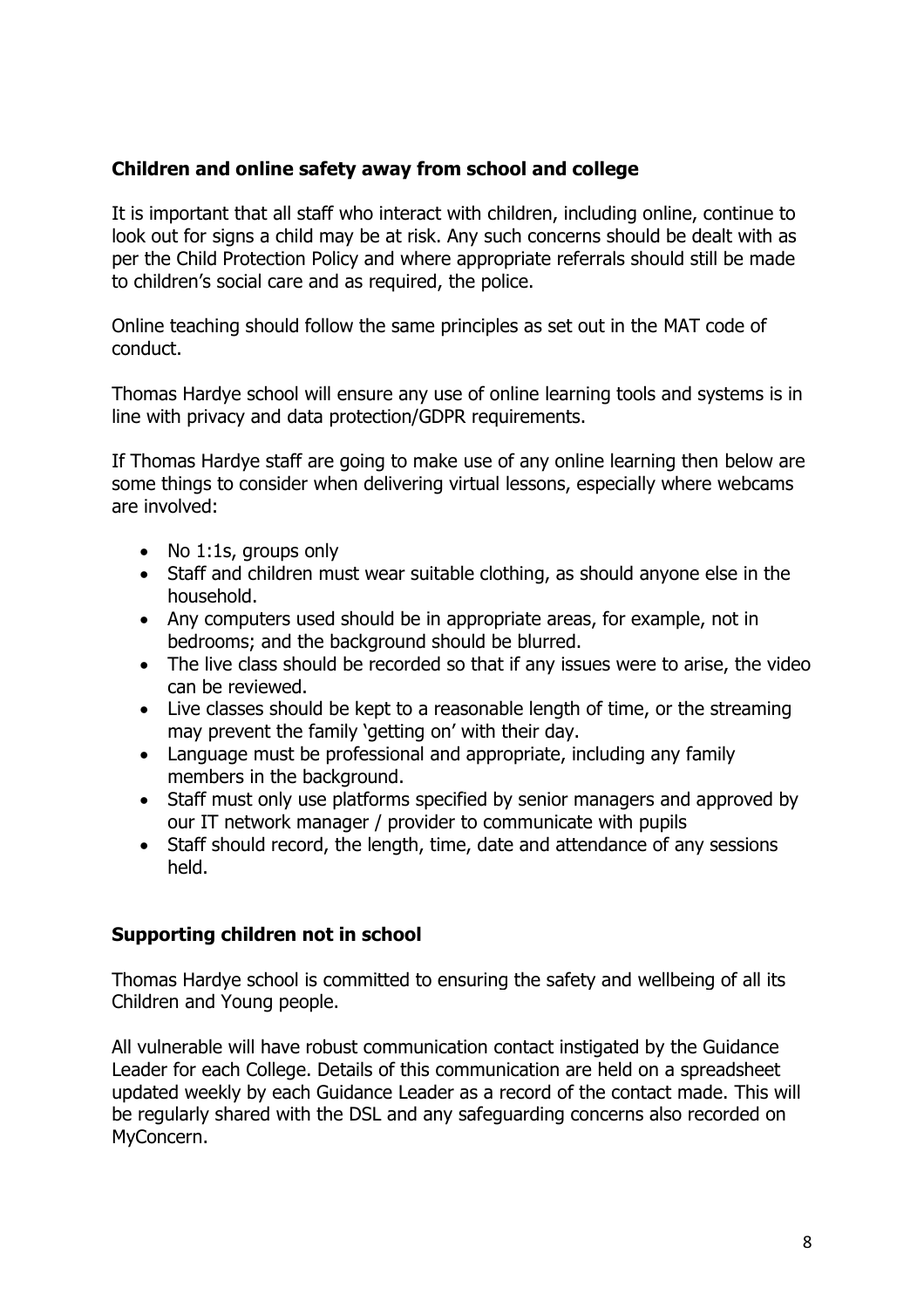The communication contact can include; remote contact, phone contact, door-step visits. Other individualised contact methods should be considered and recorded.

Thomas Hardye school and its DSL will work closely with all stakeholders to maximise the effectiveness of any communication plan.

This plan must be reviewed regularly (at least once a fortnight) and where concerns arise, the DSL will consider any referrals as appropriate.

The school will share safeguarding messages on its website and social media pages.

Thomas Hardye school recognises that school is a protective factor for children and young people, and the current circumstances, can affect the mental health of pupils and their parents/carers. Teachers at Thomas Hardye school need to be aware of this in setting expectations of pupils' work where they are at home.

# <span id="page-8-0"></span>**Supporting children in school**

Thomas Hardye school is committed to ensuring the safety and wellbeing of all its students.

Thomas Hardye school will continue to be a safe space for all children to attend and flourish. The Headteacher will ensure that appropriate staff are on site and staff to pupil ratio numbers are appropriate, to maximise safety.

Thomas Hardye school will refer to the Government guidance for education and childcare settings on how to implement social distancing and continue to follow the advice from Public Health England on handwashing and other measures to limit the risk of spread of COVID19.

Thomas Hardye school will ensure that where we care for children of critical workers and vulnerable children on site, we ensure appropriate support is in place for them. This will be bespoke to each child and recorded as appropriate.

Where Thomas Hardye school has concerns about the impact of staff absence – such as our Designated Safeguarding Lead or first aiders – we will discuss them immediately with the chair of governors.

### <span id="page-8-1"></span>**Peer on Peer Abuse**

Thomas Hardye school recognises that during the closure a revised process may be required for managing any report of such abuse and supporting victims**.**